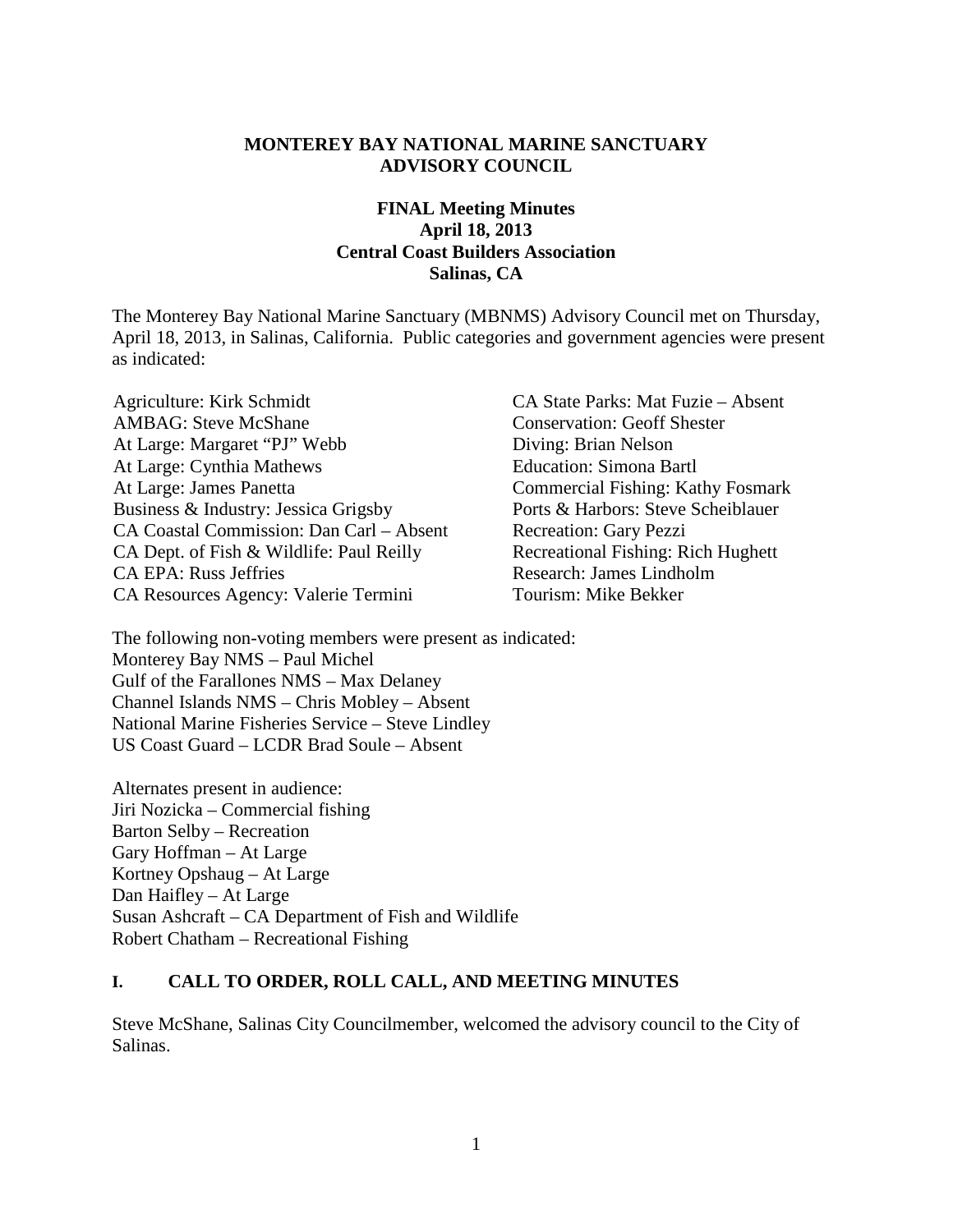# **APPROVAL OF 2/7/13 DRAFT MEETING NOTES**

The advisory council moved approval of the February 7, 2013 meeting minutes to the August 2013 meeting to allow Paul Michel to rewrite the Superintendent's Report section of the minutes.

### **SWEAR-IN OF NEW SANCTUARY ADVISORY COUNCIL MEMBERS**

The following members were sworn in and provided a brief description of themselves and why they are interested in serving on the advisory council:

James Lindholm – Research Gary Hoffman – At Large Jessica Grigsby – Business/Industry James Panetta – At Large Steve McShane – AMBAG Dan Haifley – At Large Barton Selby – Recreation Valerie Termini – CA Resources Agency Robert Chatham – Recreational Fishing

Paul Michel imparted what is expected of advisory council members, how they can work together, reach out to their constituency, and better serve the Monterey Bay National Marine Sanctuary.

Paul Michel provided an update on the current recruitment for the commercial fishing seat and announced that later this year recruitment will begin for the Diving, Education, and Tourism seats.

Paul Michel announced Jackie Sommers will be leaving the sanctuary and a replacement is being actively recruited.

### **II. PUBLIC COMMENT FOR ITEMS NOT ON THE AGENDA**

(per comment card)

Bonnie Van Hise, Congressman Farr's office, announced the National Ocean Policy Implementation Plan rolled out this week.

Don Heigel, Commercial fisherman, spoke about habitat destruction and pollution.

### **III. INFORMATION ITEM: SANCTUARY CLASSIC**

Tom Raftican, The Sportfishing Conservancy, provided a verbal presentation on the Sanctuary Classic photo contest. He is working with Office of National Marine Sanctuaries to put on the Sanctuary Classic photo contest in all sanctuaries, in particular Monterey Bay. This photo contest will run from World Oceans Day, June  $8<sup>th</sup>$ , through Labor Day.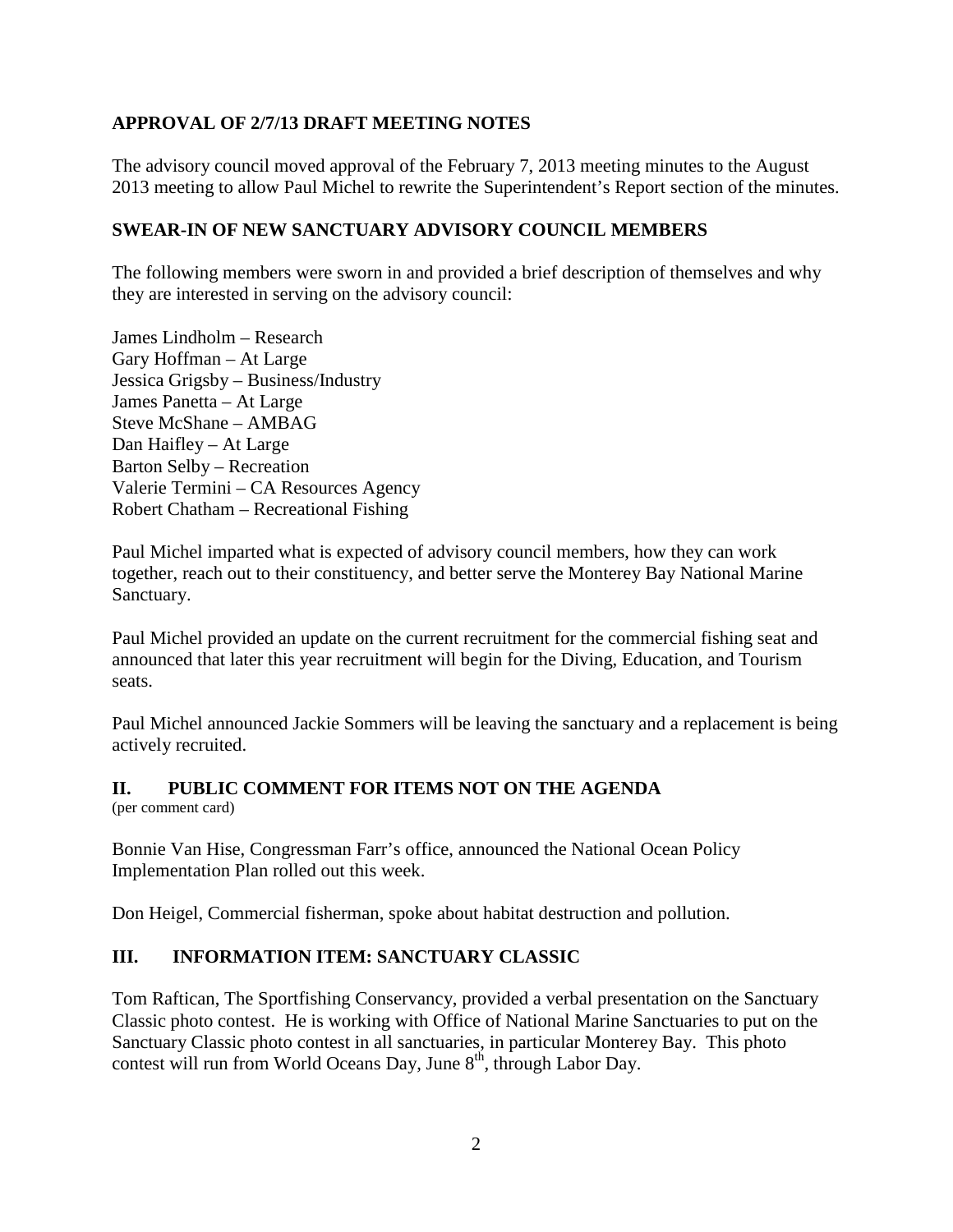This is not a fishing tournament. Participants are asked to enjoy the sanctuary, but follow all sanctuary regulations and to follow NOAA's code of ethical angling and best fishing practices. This tournament simply asks for a picture of your catch, which promotes fishing sustainably in the sanctuary. Catch and release is encouraged, but not mandatory. There are prizes for the photos. In 12 weeks they will give away ten \$100 West Marine gift certificates. Voting will occur online and is not based on the size of the fish.

To get more information on Sanctuary Classic, visit sanctuaryclassic.org. The website includes a video about the Sanctuary Classic. MBNMS Advisory Council Recreational Fishing representatives have agreed to help efforts in Monterey Bay. A kick-off kit will be sent to MBNMS staff to help get this information to the community.

Paul Michel thanked Tom Raftican and said MBNMS is happy to be participating in the Sanctuary Classic this year. He is committed to help launch the event and do the build up ahead of time. Paul Michel stated too often we hear the sanctuary is against fishing and that couldn't be more wrong.

Sanctuary advisory council member comments were in support of Sanctuary Classic and provided ideas on how to get the word out to the general public about the photo contest.

### **IV. ACTION ITEM: UPDATE ON PROPOSED INTRODUCED SPECIES REGULATION AND CONSIDERATION OF DRAFT RESOLUTION OF SUPPORT**

Scott Kathey, Enforcement Coordinator, provided a verbal presentation on the history of the introduced species rule. Scott Kathey highlighted the advisory council's past actions supporting the rule back in 2006. The rule prohibits the introduction of introduced species into the sanctuary, with the exception of striped bass. In December 2008, the sanctuary received a letter from Governor Schwarzenegger to amend the introduced species rule for Gulf of the Farallones and Monterey Bay national marine sanctuaries. The governor's letter requested an exception for aquaculture in both sanctuaries and for research in MBNMS. Staff from the State of California and NOAA could not come to an accommodation on those issues, so the introduced species regulation would not apply in state waters. This meant there were three different things occurring in regards to state waters: there was one set of rules in Gulf of the Farallones National Marine Sanctuary, one in Channel Islands National Marine Sanctuary, and one in MBNMS. The State of California had no objection to the introduced species rule in Channel Islands National Marine Sanctuary. Meanwhile, in 2009, NOAA issued a notice of proposed rulemaking to reflect the State's wishes with regard to those exceptions. Governor Brown's administration looked at this rule and the State requested a straight across the board rule to introduced species to be consistent across the State of California, with exception to aquaculture Tomales Bay. There are currently two rules being put forward. The first rule is to remove Governor Schwarzenegger's exception and the second rule puts forward what NOAA proposed in 2008.

Sanctuary advisory council member comments and questions included how current aquaculture operations would be affected, further clarifications of the rule and the timeline, how mariculture would be affected, and a clarification that this refers to introduced species, not invasive species.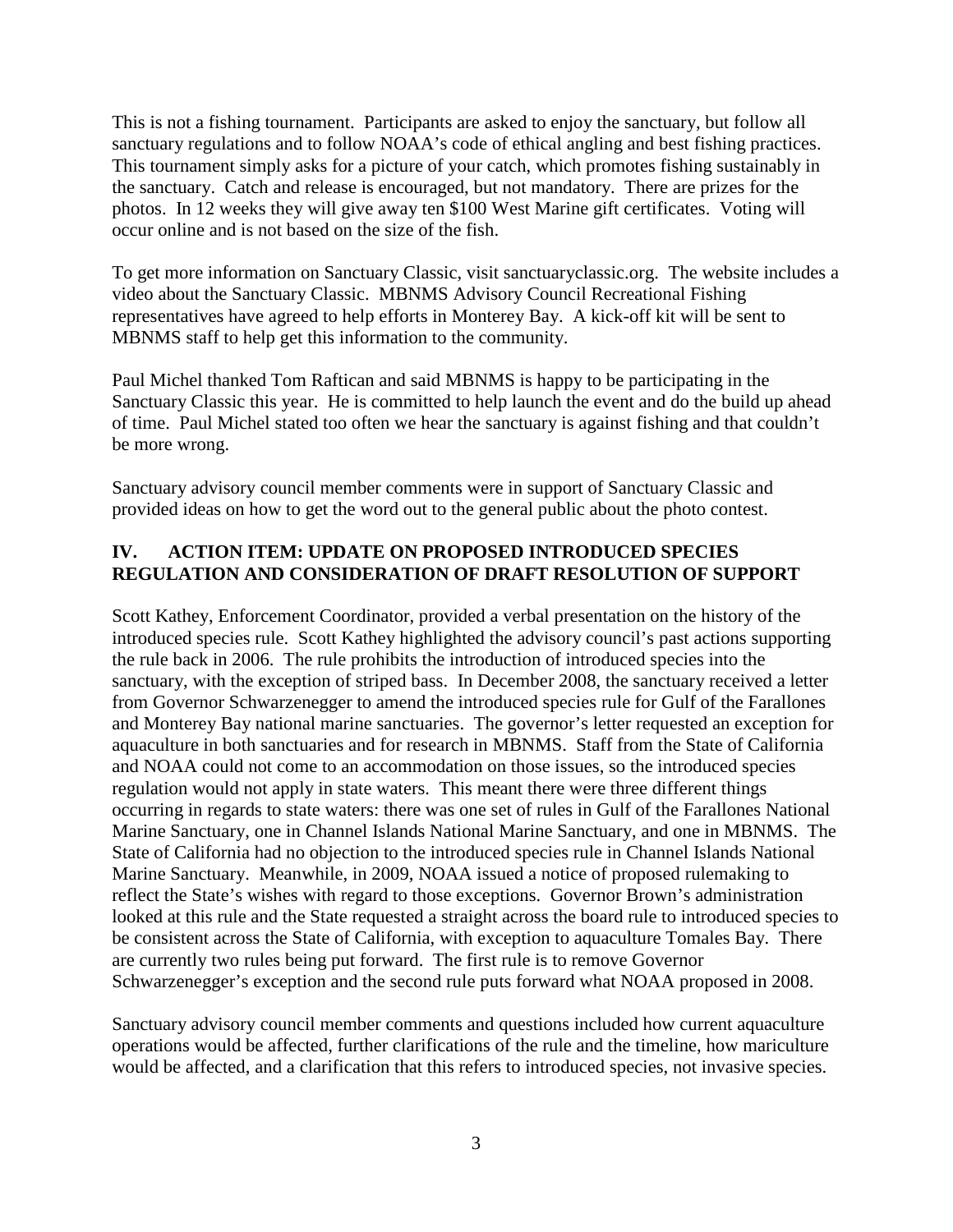Richard Hughett, Recreational Fishing, presented a draft resolution for the advisory council's approval in support of the proposed introduced species rule.

Steve Scheiblauer, Harbors, made a motion to add the following "Whereas" statement. Kathy Fosmark, Commercial Fishing, seconded the motion.

"WHEREAS, National Marine Sanctuary Program and MBNMS regulations concerning the introduction or transportation of invasive species will not interfere with coastal transportation and normal recreational and commercial boating activities, including sailing and fishing,"

#### **MOTION: Passed**

(Vote: 14 in favor, 0 opposed, 3 abstentions)

Gary Pezzi, Recreation, proposed changing the word "normal" to "lawful and customary" in Steve Scheiblauer's addition. Brian Nelson, Diving, seconded the motion.

"WHEREAS, National Marine Sanctuary Program and MBNMS regulations concerning the introduction or transportation of invasive species will not interfere with coastal transportation and lawful and customary recreational and commercial boating activities, including sailing and fishing,"

#### **MOTION: Passed**

(Vote: 14 in favor, 0 opposed, 1 abstention)

Geoff Shester, Conservation, made a motion to add, "the SAC recommends that the" to the beginning of Steve Scheiblauer's addition. He also requested the addition of "with minimal disruption to" before the words "lawful and customary". Steve Scheiblauer seconded the motion.

"WHEREAS, the SAC recommends that the National Marine Sanctuary Program and MBNMS regulations concerning the introduction or transportation of invasive species will not interfere with coastal transportation and will minimize disruption to lawful and customary recreational and commercial boating activities, including sailing and fishing,"

#### **MOTION: Passed**

(Vote: 14 in favor, 0 opposed, 3 abstentions)

Kathy Fosmark made a motion to remove "the SAC recommends that the". Gary Pezzi seconded the motion. After some discussion, this motion was rescinded.

James Panetta, At Large, made a motion to move the words "lawful and customary" before "coastal transportation". Jessica Grigsby, Business, seconded the motion.

#### **MOTION: Passed**

(Vote: 14 in favor, 0 opposed, 3 abstentions)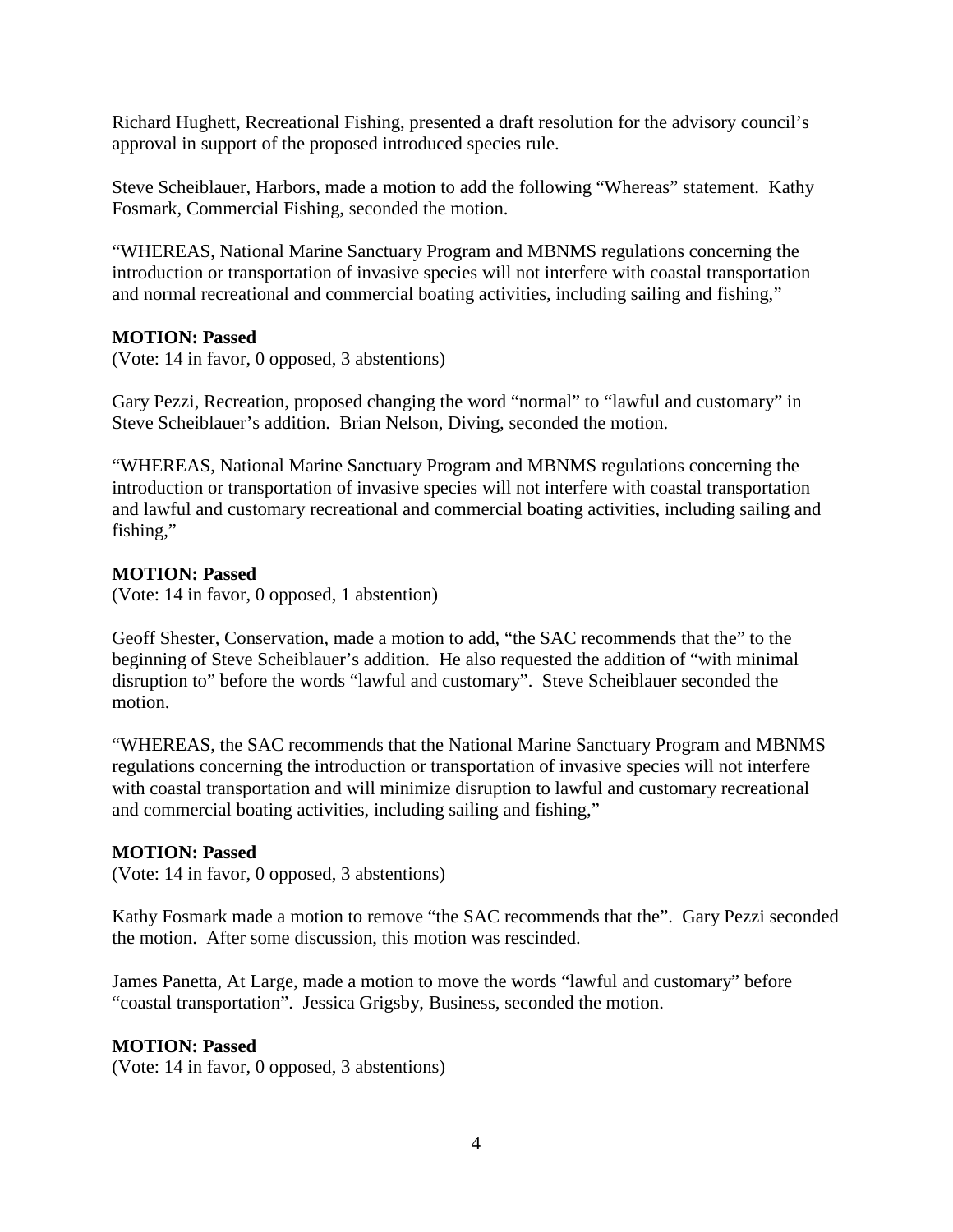After the above motions, the final language added to the resolution was:

"WHEREAS, the SAC recommends that the National Marine Sanctuary Program and MBNMS regulations concerning the introduction or transportation of invasive species will minimize disruption to lawful and customary coastal transportation and recreational and commercial boating activities, including sailing and fishing,"

### **V. ACTION ITEM: GULF OF THE FARALLONES AND CORDELL BANK EXPANSION RESOLUTION**

PJ Webb, At Large, presented reasons why the advisory council should support a resolution for expansion of the Gulf of the Farallones and Cordell Bank national marine sanctuaries. PJ Webb stated the Gulf of the Farallones National Marine Sanctuary Advisory Council passed a similar resolution expressing their support for expansion of the two sanctuaries. PJ Webb provided a draft resolution for the advisory council's approval in support of boundary expansions for both Gulf of the Farallones and Cordell Bank national marine sanctuaries.

Cynthia Mathews, At Large, made a motion to adopt the resolution as presented by PJ Webb. Simona Bartl, Education, seconded the motion.

# **MOTION: Passed**

(Vote: 12 in favor, 2 opposed, 4 abstentions)

# **VI. LUNCH**

### **VII. MLPA UPDATE: REPORT OUT AND INFORMATION FROM STATE OF CALIFORNIA CENTRAL COAST SYMPOSIUM**

Paul Reilly, California Department of Fish and Wildlife, provided a verbal report and his written notes of the State of California Central Coast Symposium. The symposium was attended by 380 people and there were 75 speakers. The symposium summarized the 14-year process of the Marine Life Protection Act process and the 5-year monitoring process.

Susan Ashcraft, California Department of Fish and Wildlife, announced that videos of the talks are online. She stated there is one video in particular on oceanography that this group might find interesting. She also provided booklets on state marine protected areas.

### **VIII. INFORMATION ITEM: UPDATE ON SANCTUARY ECOLOGICALLY SIGNIFICANT AREAS**

Karen Grimmer, Resource Protection Coordinator, provided a powerpoint presentation on ecologically significant areas in MBNMS. Karen Grimmer's powerpoint presentation may be viewed at http://montereybay.noaa.gov/sac/2013/130418/agenda.html.

Sophie DeBeukelaer, GIS Program Specialist, provided a demonstration on how to use the maps to view ecologically significant areas in MBNMS. The BETA v 1.0 of the Sanctuary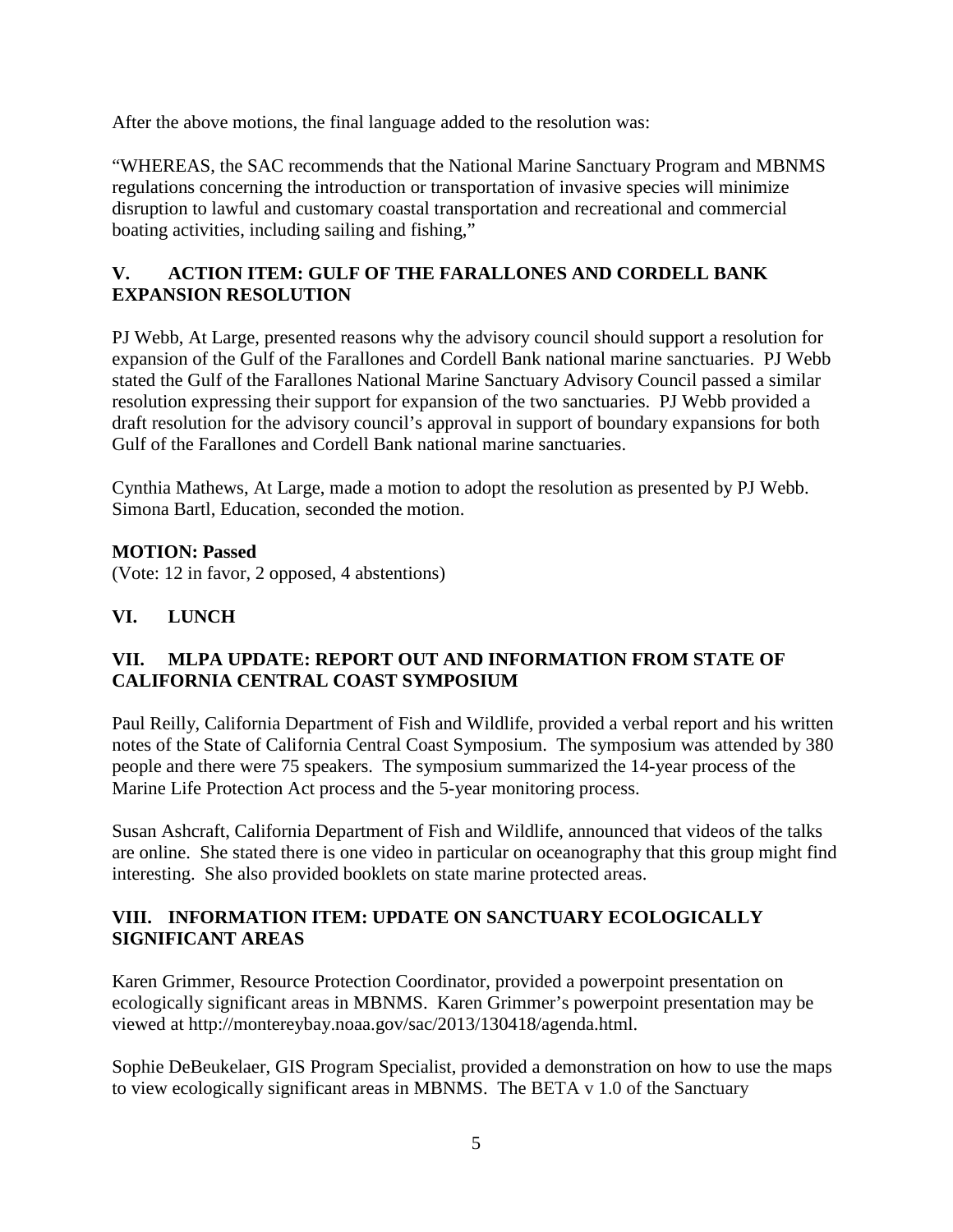Ecologically Significant Areas (SESA) Interactive Map is available at [http://sanctuarysimon.org/maps/sesa/.](http://sanctuarysimon.org/maps/sesa/)

# **IX. WORKING GROUP UPDATES**

Conservation Working Group (CWG) – Geoff Shester provided an update on recent CWG meetings. Please see his submitted update at http://montereybay.noaa.gov/sac/2013/130418/130412cwg.pdf.

Sanctuary Education Panel (SEP) – Simona Bartl provided an update on the SEP. Please see her submitted update at [http://montereybay.noaa.gov/sac/2013/130418/130321sep.pdf.](http://montereybay.noaa.gov/sac/2013/130418/130321sep.pdf) Simona Bartl announced that NOAA Administration is requesting to terminate all competitive education grants, including the Bay-Watershed Education and Training Grant, which is the funding that supports all of her constituents right now.

After some discussion, Kirk Schmidt made a motion for a letter to be drafted by Simona Bartl, the advisory council executive committee, and a MBNMS Education staff person, regarding the decline in education funding that will be sent to the Superintendent who will forward the letter to NOAA Administration. Rich Hughett seconded the motion.

# **MOTION: Passed**

(15 in favor, 0 opposed, 0 abstentions)

Research Activity Panel (RAP) – James Lindholm, Research, announced the Currents Symposium is April  $27<sup>th</sup>$  at CSUMB. The theme of this year's symposium is "change." The RAP met last month at the National Marine Fisheries Service lab in Santa Cruz and discussed procedures for interacting with the advisory council and staff based on how the forage fish item with the CWG went. They created a list of criteria with how the RAP will engage with the advisory council and staff, which will be posted on the RAP section of the MBNMS website. The next RAP meeting will be held May  $10<sup>th</sup>$  at MIIS (auditorium) from 9 am-12 pm and an agenda is posted on RAP webpage.

# **X. STANDING ITEM: ADVISORY COUNCIL MEMBER ANNOUNCEMENTS/AGENDA TOPICS/COMMENTS**

Richard Hughett asked if MBNMS staff could put together a list of acronyms for members and Karen said staff could put that together. Richard Hughett also asked if there was a map available for fishermen as a gift from the sanctuary and Dawn Hayes, Deputy Superintendent, informed him there is a chart and she would work with Richard Hughett to determine if it would work for fishermen.

Paul Reilly announced the opening day of salmon season in Monterey Bay area. Santa Cruz anglers averaged a fish per rod. Moss Landing anglers averaged one fish per five rods and in Monterey Bay 221 anglers went out and found 18 keepers. Also, the Fish and Game Commission adopted Salmon regulations for the whole state to conform with federal regulations.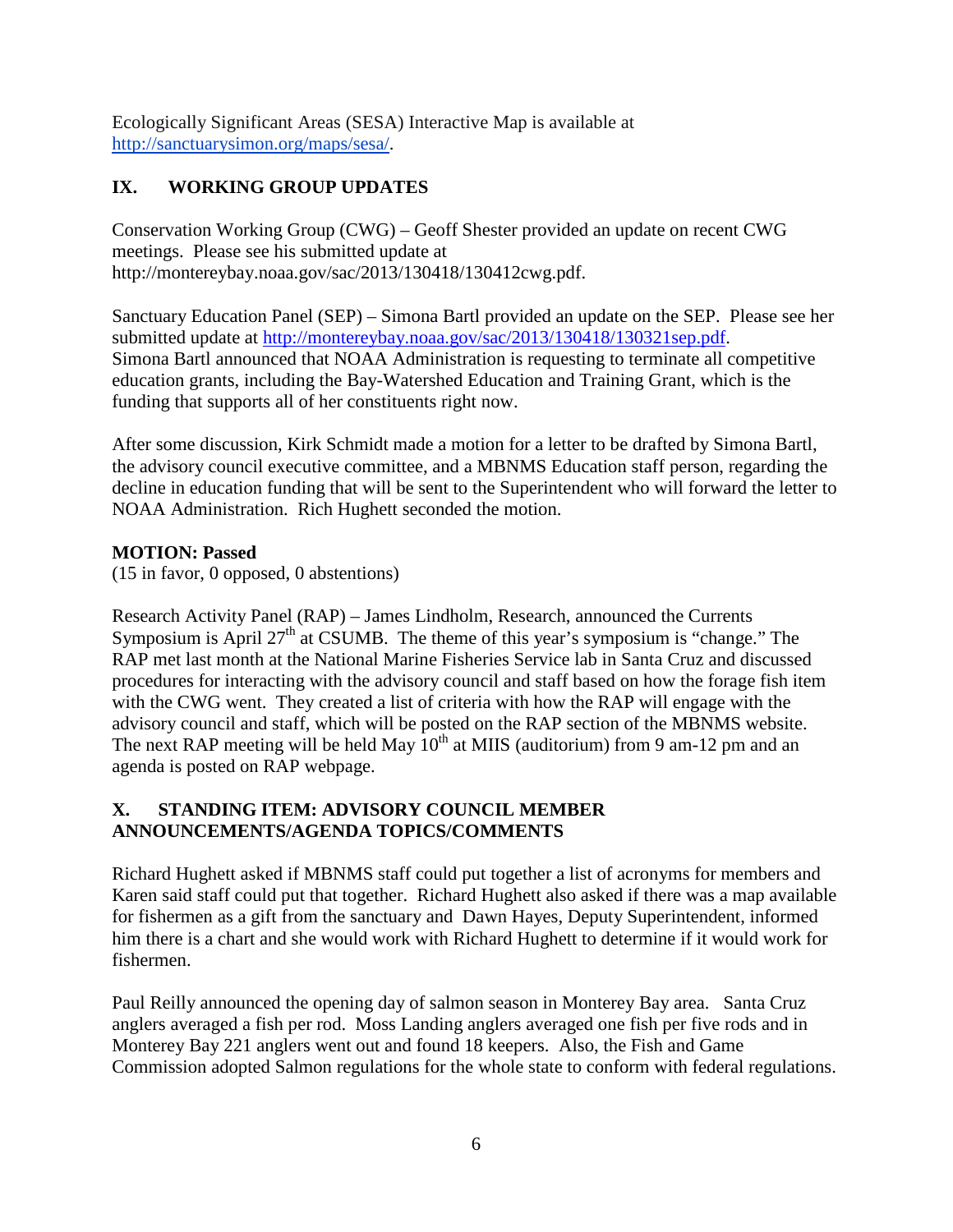Michael Bekker, Tourism, asked about a permit to do a burial at sea that he had seen in the Permit Report. Paul Michel clarified that it has always been the procedure for individuals wanting to do a burial at sea to obtain a permit from the MBNMS. Michael Bekker also announced that Pacific Grove has the only hyperbaric chamber on the peninsula and it is looking at reduced funding. He asked if everyone could put the word out for some donations. He also stated that during the recent recruitment something came where an executive committee member's seat on the advisory council was up and in the future those individuals should get a hall pass.

Valerie Termini, California Resources Agency, announced the next California Coastal Commission meeting will be held on June  $8<sup>th</sup>$ . The science advisory team has three nominations that need to be filled. Anyone can visit the Ocean Science Trust website to learn more.

Brain Nelson, Diving, also mentioned the reduction in funding for the Pacific Grove hyperbaric chamber. He stated the dive community has raised \$40,000 for repairs and NOAA will provide technicians to repair the chamber. The hope is that by the end of the second quarter the hyperbaric chamber will be back up and running. Brian Nelson also announced that the Dive and Travel Expo in Santa Clara is coming up the beginning of May and he will be manning a MBNMS booth with Deirdre Whalen, Community and Government Relations Coordinator. Dredge disposal operations in Monterey Harbor are complete. Brian Nelson also announced that diver cleanups in the harbor have been going well. Divers have pulled out almost three quarter ton of garbage each month.

PJ Webb announced that Carolyn Skinder, Education Specialist in San Simeon, was out of the office after foot surgery. The Coastal Discovery Center is currently closed for a remodel. New exhibits will include diving and underwater technology. National Marine Fisheries Service has declared an unusual mortality event of seals and sea lion pups and northern fur seals. Further south has been hit harder, but animals have been getting shuttled up; upwards of 75% mortality. The Coastal Discovery Center is hosting a speaker series in May with several exciting speakers. The BeachCOMBERS program exists and is alive, although not through the sanctuary. PJ would like to see seismic testing on a future agenda to learn more about the testing and the impacts are.

Geoff Shester, Conservation, announced that Oceana has been involved with state and federal petitions to list great white sharks as endangered species. On April  $20<sup>th</sup>$ , Save Our Shores is organizing Earth Day beach cleanups. Anyone can contact Save Our Shores to participate. Geoff also made a request to have seismic testing on the August meeting agenda. The north central coast MPAs, north of Pigeon Point to Point Arena, were challenged and went to the state appellate court. He is concerned about the sea lion mortality event. He commented that sardine counts are low, the anchovy population is down and squid is declining.

Russ Jeffries, CA EPA, stated that the comment someone made earlier that the sanctuary is not doing anything with water quality and runoff is inaccurate; the sanctuary is working with the Regional Water Quality Control Board (RWQCB) regularly. The RWQCB is working with the agricultural community to control issues regarding the Ag waiver. All of the sewage treatment disposals are second, advanced secondary or tertiary plants.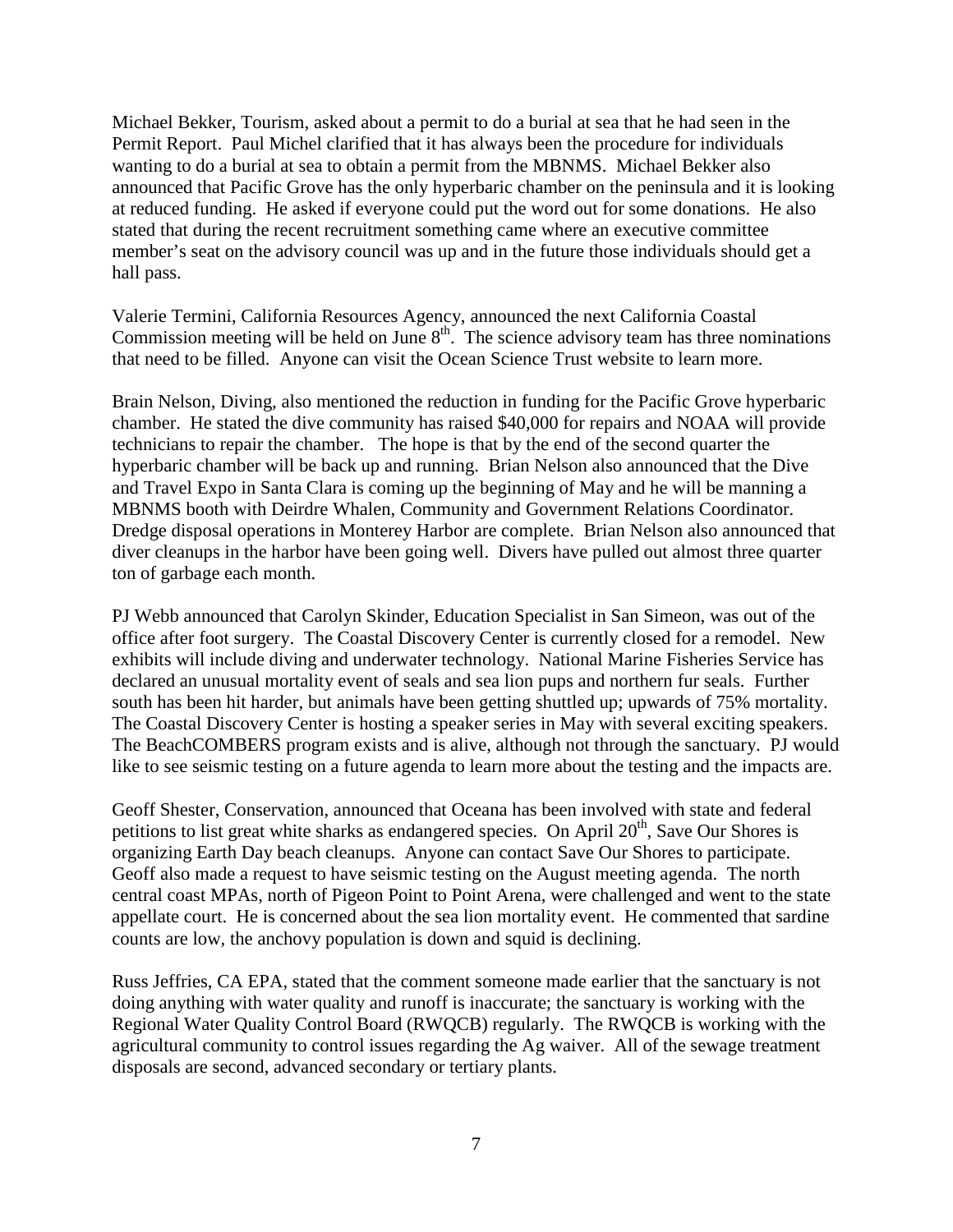Paul Michel provided an announcement for Cynthia Mathews, At Large, that Santa Cruz and Soquel Creek Water Districts have proposed a desalination package plant and their draft Environmental Impact Report will be hitting the streets in May 2013.

Gary Hoffman, At Large, commented that he thought the Santa Cruz Water Department would be interested in providing a presentation to the advisory council on their proposed project.

Robert Chatham, Recreation, announced there was a charter salmon boat that came in with only one fish, but ended up with no fish when that fish jumped back in the water while they were cleaning it. We're looking for a good season and the counts from Sacramento River indicate that.

# **XI. STANDING ITEM: GULF OF THE FARALLONES NATIONAL MARINE SANCTUARY UPDATE**

Max Delaney, Gulf of the Farallones National Marine Sanctuary Permit Coordinator, provided an update on happenings at the Gulf of the Farallones National Marine Sanctuary (GFNMS).

Max announced that America's Cup Race will be held in San Francisco bay July  $4<sup>th</sup>$ -Sept  $22<sup>nd</sup>$ . GFNMS has been involved in the America's Cup Help the Ocean advisory board. GFNMS staff have been providing content for monthly film and lecture series. America's Cup staff have also been organizing monthly beach cleanups. The advisory board is trying to promote three conservation themes: reducing marine trash, promoting marine protected areas, and promoting sustainable fisheries.

Max also announced that GFNMS has been heavily involved with the northern expansions of GFNMS and Cordell Bank National Marine Sanctuary. Scoping was completed March 1<sup>st</sup> with 300 online comments and many more oral comments at the three scoping meetings. In general, comments reflect support for the expansions. The main reason for expansion is banning offshore oil and gas. In addition, staff has been working on the proposed MBNMS expansion off San Francisco Bay, which would close the exclusion area off San Francisco. That process has stalled for a bit because staff are focusing on the northern expansion. They are about to begin writing the draft Environmental Impact Statement and a draft revised Management Plan will be ready this winter.

A group of graduate students at Bren School of Environmental Management has completed a thesis project which looks at original reasons for excluding the "doughnut hole" area from sanctuary designation and did an analysis to determine if those reasons were still valid and whether the area is suitable to include as part of a marine sanctuary under the different criteria identified in the National Marine Sanctuaries Act. We will be able to use this data to help draft the environmental impact statement. They will be bringing their findings to the upcoming GFNMS advisory council meeting.

GFNMS staff have been participating in the National Marine Fisheries Service Essential Fish Habitat update process. They have provided data from ROV cruises in 2011 and 2012, which has been incorporated in their report. A new bank has been mapped and two visual surveys have